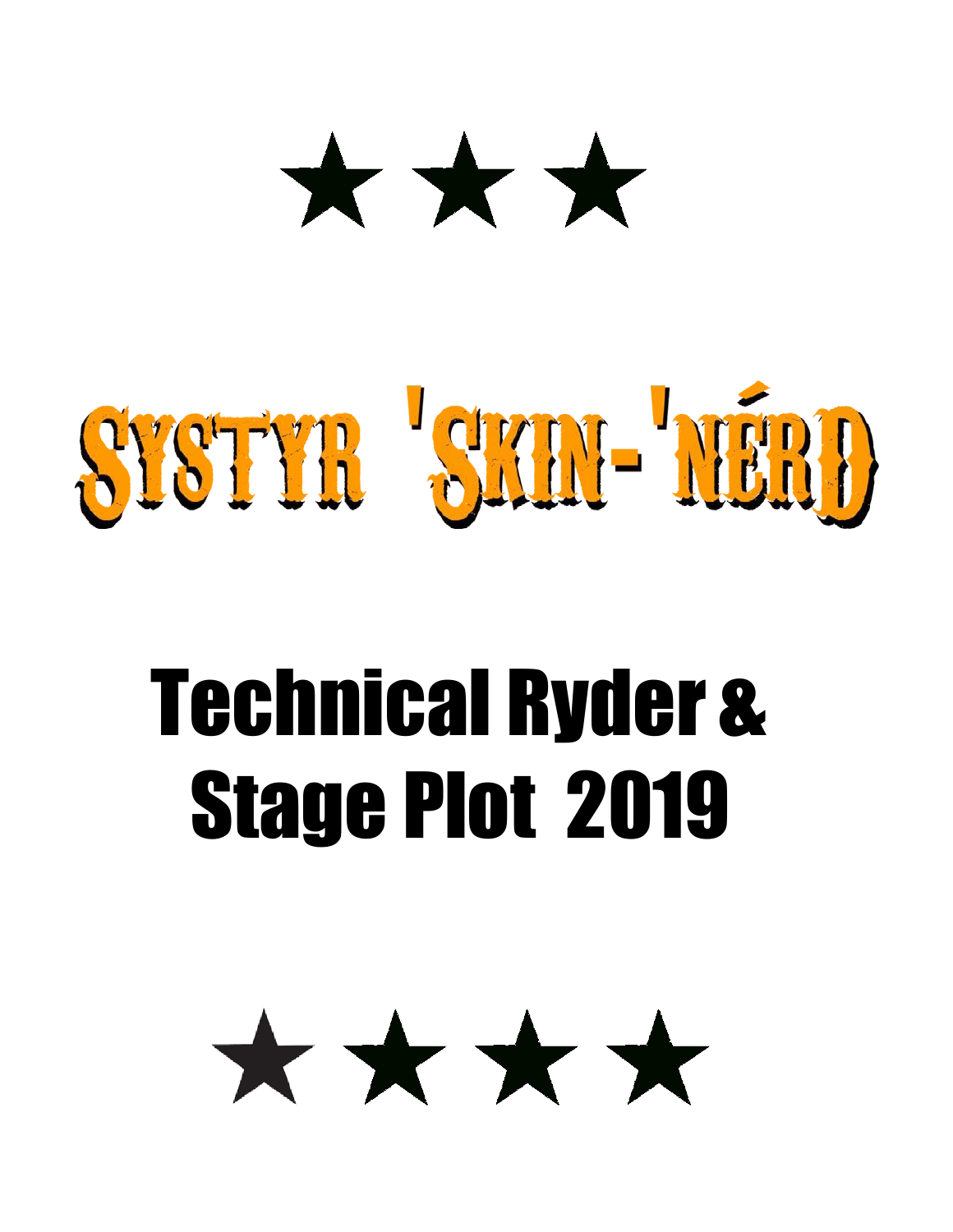## 1. Introduction

Please read this entire rider carefully. If you have difficulty reading anything or have any questions, please do not hesitate to contact us. You may contact the band directly regarding specific technical and/or miscellaneous questions you may have via Systyr Skinnerd's liaison & technical expert, Cathy Lauer. Cathy can reached at (562) 972-7855 or [info@systyrskin-nerd.com.](mailto:info@systyrskin-nerd.com) We've tried to make this technical rider as simple and responsive as possible. From here on in, with regards to the remainder of this 'Technical Ryder' Systyr Skin- nerd will be referred to as the 'Artist'. Changes to this rider are not allowed without written approval of management and/or our booking agent TMC Touring.

### 2. Systyr Skin-nerd Personnel

- Lauren Simpson: Lead Vocals
- Cathy Lauer: Guitars
- Deanna Hurst: Guitars, Backing Vocals
- Marija Krstic: Guitars, Backing Vocals
- Shannon Millard: Drums
- Leah Finkelstein: Keyboards
- Liza Carbe: Bass, Backing Vocals

## 3.Load In & Load Out

The Artist needs a minimum of 3 people for help loading and unloading of equipment. Local crew must be available from arrival until backline is set up and from dismantling start, until everything is packed in the vehicle.

## 4. Set Up & Sound Check

It may take up to 3 hours to set up and properly sound-check the Artist's equipment. This is based on the precondition that the local equipment is set up, tested and found in order and ready for the artist's arrival time. Artist or artist's crew will not take responsibility for delays due to technical failure of equipment supplied by organizer. Artist will not take responsibility for delays due to any technical failure of the equipment supplied and/or delivery of any backline equipment supplied by the venue and/or promoter of the event.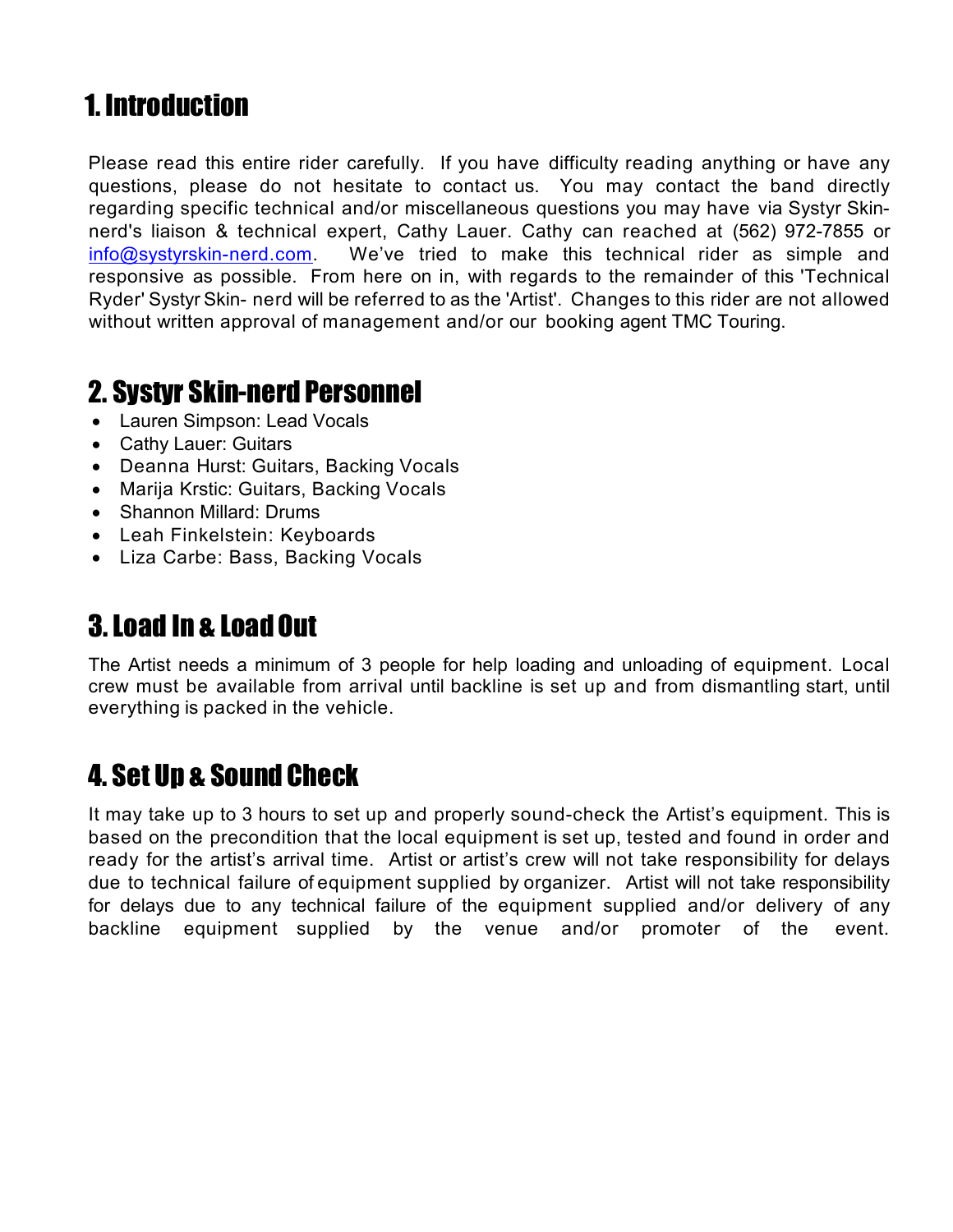## 5. Safety

It is of vital importance that the audience, artist and crew feel secure and safe during their stay at the venue. It is the organizer's responsibility to ensure that the Artist, Artist's crew and the local crew and all their belongings are safe during their stay. It is also the organizer's responsibility to have adequate insurance to cover damage or theft of the Artist's equipment and personal belongings. This also requires that all are protected on visits to the restroom facilities on or off site, depending on the venue.

## 6. Stage & Risers

Upon Artist's arrival, stage shall be cleared and prepared for rigging of backline. The stage must not be less than 8 meters wide and 6 meters deep, (approximately 24 feet by 20 feet; local dimensions may vary). Please advise Artist of your stage dimensions at the time of contract negotiations. The stage should be in proper condition (properly supported with no holes or uneven edges that could cause injury) with access only for Security, the Artist and local crew.

If risers are available at the venue, the drum and/or keyboard risers would need to be a minimum of 3 meters wide by 2 meters deep by 0.75 meters tall (10 feet wide by 6 feet deep by 2 feet tall). As with the Stage requirements, the risers must be safe and in proper working condition to support an active Artist.

## 7. PA

Stereo PA must be 3 or 4 way actively split and should cover the entire premises. Where PA does not cover, it should be set up with delay systems.

The system must be able to deliver 115dB(A) undistorted sound at FOH and be in perfect condition. In some cases, local and/or national laws implicates a maximum sound level or curfew. Please advise Artist of any that may apply at the time of contract negotiations. The use of PA should not be associated with risk for either crew, stagehands, audience, the Artist or everyone else involved. The PA shall be of professional quality. Preferred brands are the following: EAW, D&B Audiotechnik, L- Acoustics, Nexo, Meyer Sound, Adamson, Martin Audio, JBL, QSC, Yamaha Professional etc. If different, please advise Artist of your setup.

### 8. Monitors

We need a minimum of 6 high quality monitors/wedges in minimal 5 separate monitor mixes. Supplied monitors should be able to handle loud clean volume levels without distortion over a long period of time. Monitor wedges should be at least a two way speaker system (low end driver & horn) at least a 1x12" configuration - preferably 1x15" (15" woofer/low end driver and horn). The Drum Monitor should be at least a 1x15" configuration or equivalent. Artist may request a high Quality "In Ear" wireless monitoring system may be requested, depending on the venue, (example: larger outdoor events). If an "In Ear" wireless monitoring system is requested by the Artist, up to (7) individual sources may be needed - Artist will advise at the time of contract negotiations.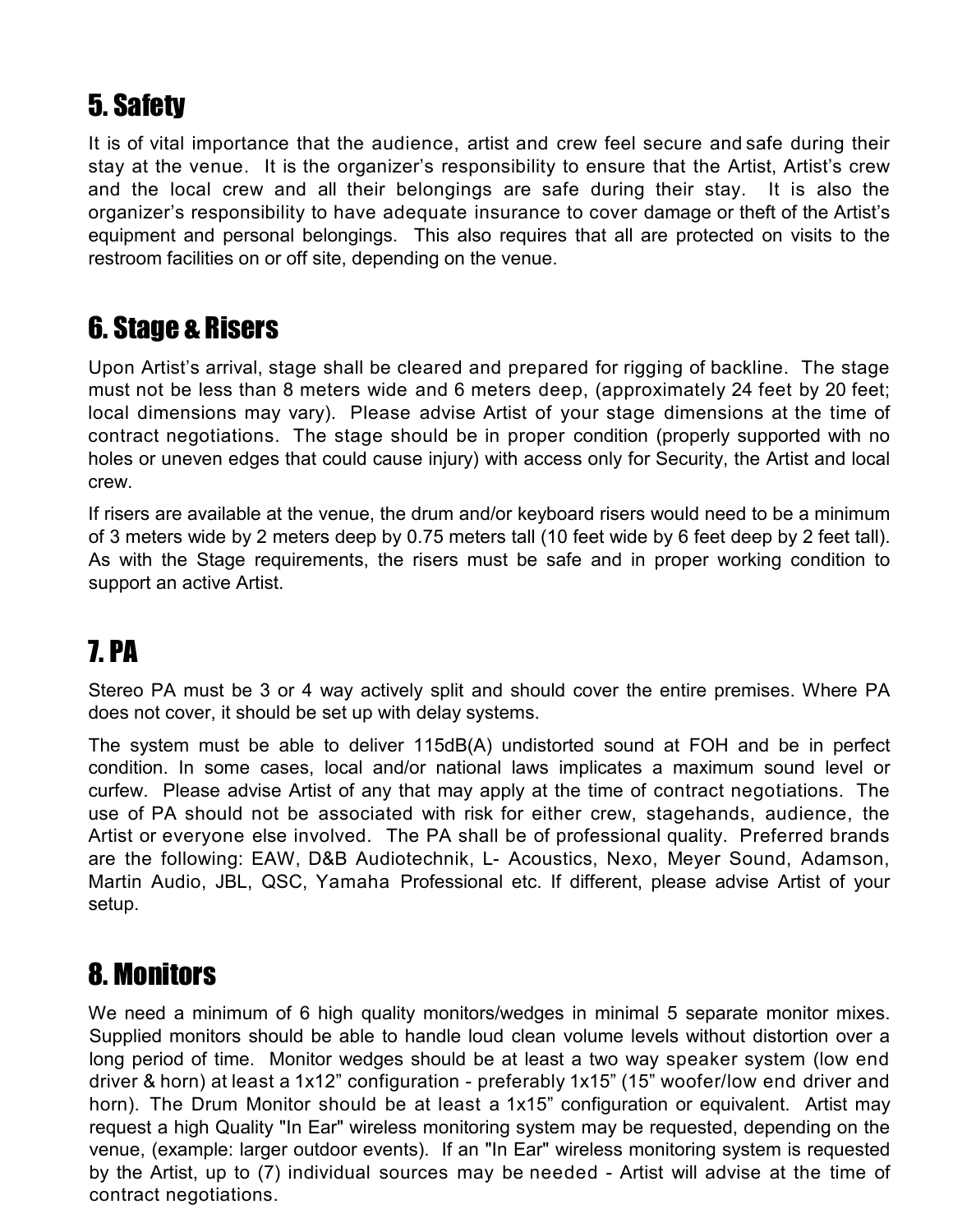## 9. Mixer FOH

Soundcraft, Midas or Yamaha series Mixing Consoles at least 24 - 32 Channel Inputs with a minimum of (8 -10) Auxiliary Sends, preferably at least an (8) Buss groups. We will require a minimum of (14) high quality dynamic & condenser microphones for vocals/ guitars/drum micing, as well as a minimum of at least three DI Boxes for Bass and Keyboards. If different, please advise Artist of your setup.

## 10. Rack Gear

8ch Compressor (DBX / Drawmer or BSS) 6ch Gate (DBX and DRAWMER)

1 x Reverb, Lexicon PCM70, PCM80/81, 91 or 96. 1 x Multi Effect type TC M2000 / M3000

1 x Multi Effect type Yamaha SPX 990/900 and/or TC Electronic M2000 or equivalent 1 x TC D-Two Delay

4 x 31 band EQ PA LR, delay systems. Klark, Technique or DBX31. 6 x 31 band EQ (x2) unless mon. mix (PA Monitors)

At least (14) Dynamic and/or Condenser Microphones available at least 3 separate DI Boxes; mic stands and cables.

## 11. Power

At least 3 available 120volt @16amps minimum AC Power Sources to Backline. 1 1 16A 120v to Front of House

Multiple Power sockets at front of stage.

Plenty of extension cords or power cables. All fuses should be accessible and well marked. AA & 9 volt Batteries available for wireless systems

## 12. General

All equipment shall be rigged, line checked and tested free of noise before the Artist's technicians and/or crew arrive. Please check that the PA rig is in correct phase alignment and has good coverage of the venue premises. There should also be a house technician to assist the Artist from load-in until it's done. The house technician should have good knowledge of the system delivered and the house in general.

## 13. Support Band/Act

If there is a support act, before or after, this should not be an obstacle for the Artist's equipment or play area onstage. Support Band/Act will not perform any music from Lynyrd Skynyrd's repertoire. Thank you in advance for communicating and monitoring this during the Artist's engagement.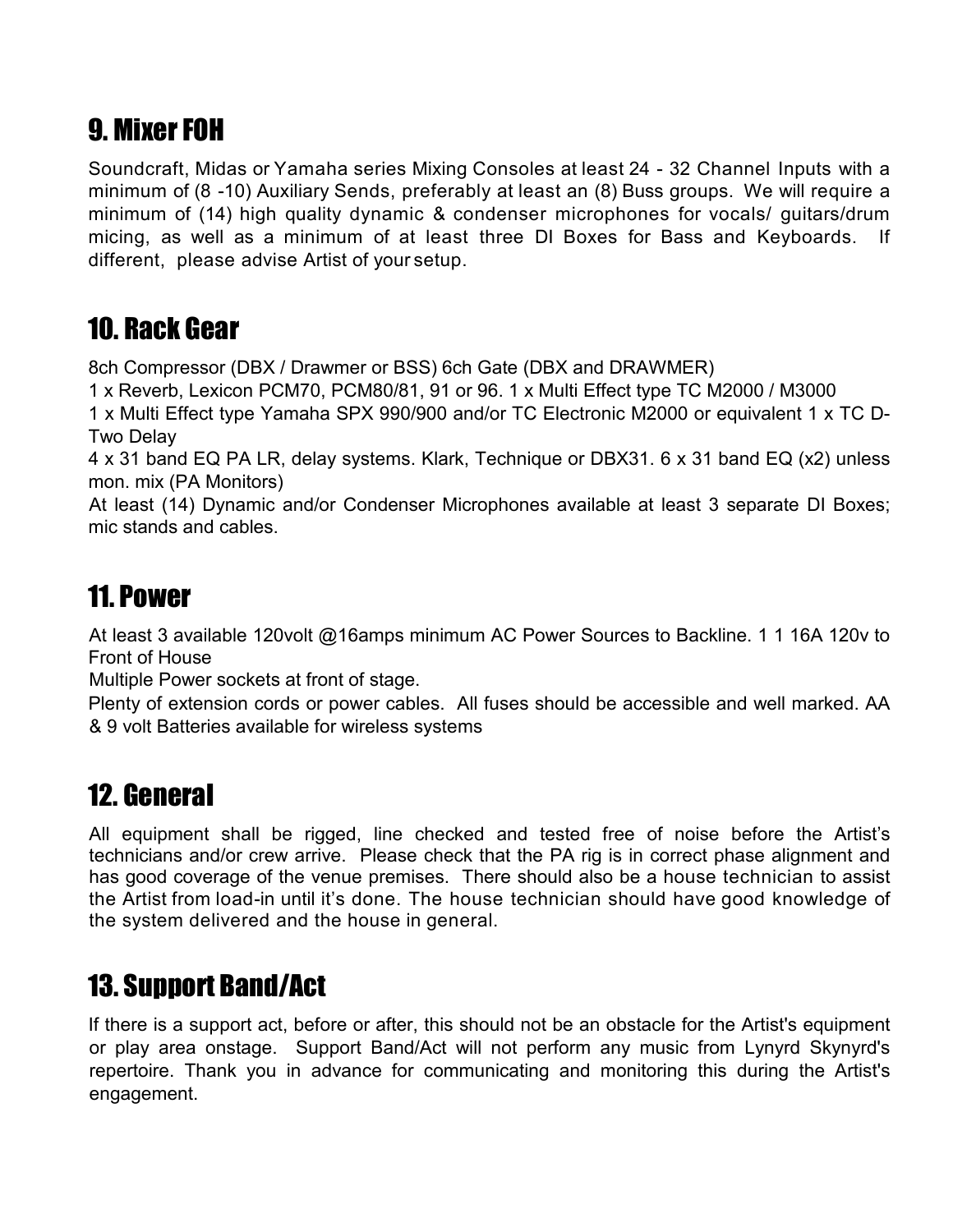## 14. Backline

#### Drums:

1 22"x18" Kick/Bass Drum 1 10"x8" Mounted Tom 1 12"x9" Mounted Tom 1 16"x14" Floor Tom 1 14"x7.5" Snare Drum (deep snare) 1 20 to 24" Ride Cymbal 1 18" Crash Cymbal 1 16" Crash Cymbal 1 20" Crash Cymbal 1 Pair of 14" Hi -Hat Cymbals 1 DW 9000 Hi-Hat Stand or comparable 1 DW 9000 Double Bass Drum Pedal 2 x Cymbal Stands with Boom Arm & a Single Tom Rack Mount Bracket 3 x Cymbal Stands with Boom Arm 1 Kick Drum Mic & Stand 1 Snare Drum Mic & Stand 1 Drum Carpet \* All Drums Must Have Brand New Heads (prefer Remo) \* Hardware Must be of Professional Quality

Drumkits: Professional grade DW/Yamaha /Gretsch/Pearl or equivalent Cymbals: Zildjian preferred/ Sabian / Paiste or equivalent Drum Hardware: DW/Pearl/Yamaha or equivalent \**Please Remember Drum Carpet!!*

#### Lead Guitar:

Fender Tonemaster Amp Head w/Fender Tonemaster

4/12" Speaker Cabinet loaded with Celestions or a Marshall JCM800 Model 2203/2204- 50/100 Watt Amp Top/Head with a Marshall 4x12" Slant/Straight Speaker Cabinet loaded

with Celestions, or a Marshall Model 1987X/1959SLP -50/100 Watt Amp Head/Top w/Marshall 4x12" Slant/Straight Speaker Cabinet. Amp must be supplied with correct/proper AC power cable, and proper Amp to Speaker Cabinet Heavy Duty speaker cable.

#### Rhythm Guitar:

Mesa Boogie LoneStar 10/50/100 Watt Amp Head/Top with a Mesa Boogie 2x12" or 4x12" Slant or Straight 100 Watt or higher Speaker Cabinet or comparable. Amp must be supplied with proper AC c able and Heavy Duty Amp to Speaker Cabinet speaker c able.

#### Rhythm & Lead Guitar:

Marshall JCM800/JCM900, 50/100 Watt Amp Head/Top with a Marshall 4x12" Slant/Straight Speaker Cabinet or a Marshall JCM800 Model 2203/2204- 50/100 Watt Amp Head/Top with a Marshall 4x12" Slant/Straight Speaker Cabinet. Amp must be supplied with proper AC cable and Heavy Duty Amp to Speaker Cabinet speaker cable.

#### For our Guitar Systyrs:

(4) Standard Guitar Stands

#### Bass:

1 Ampeg SVT or comparable (minimum 300 watts RMS) cable and proper heavy duty amp to speaker cabinet cable. Ampeg/GK 8x10" speaker cabinet or equivalent; 4x10" speaker cabinet for smaller venues, equivalent speaker cabinets must be rated to handle a 300 Watt RMS power amplifier. Top must be supplied with proper AC Power cable and compatible heavy duty amp head/top to speaker cabinet cable.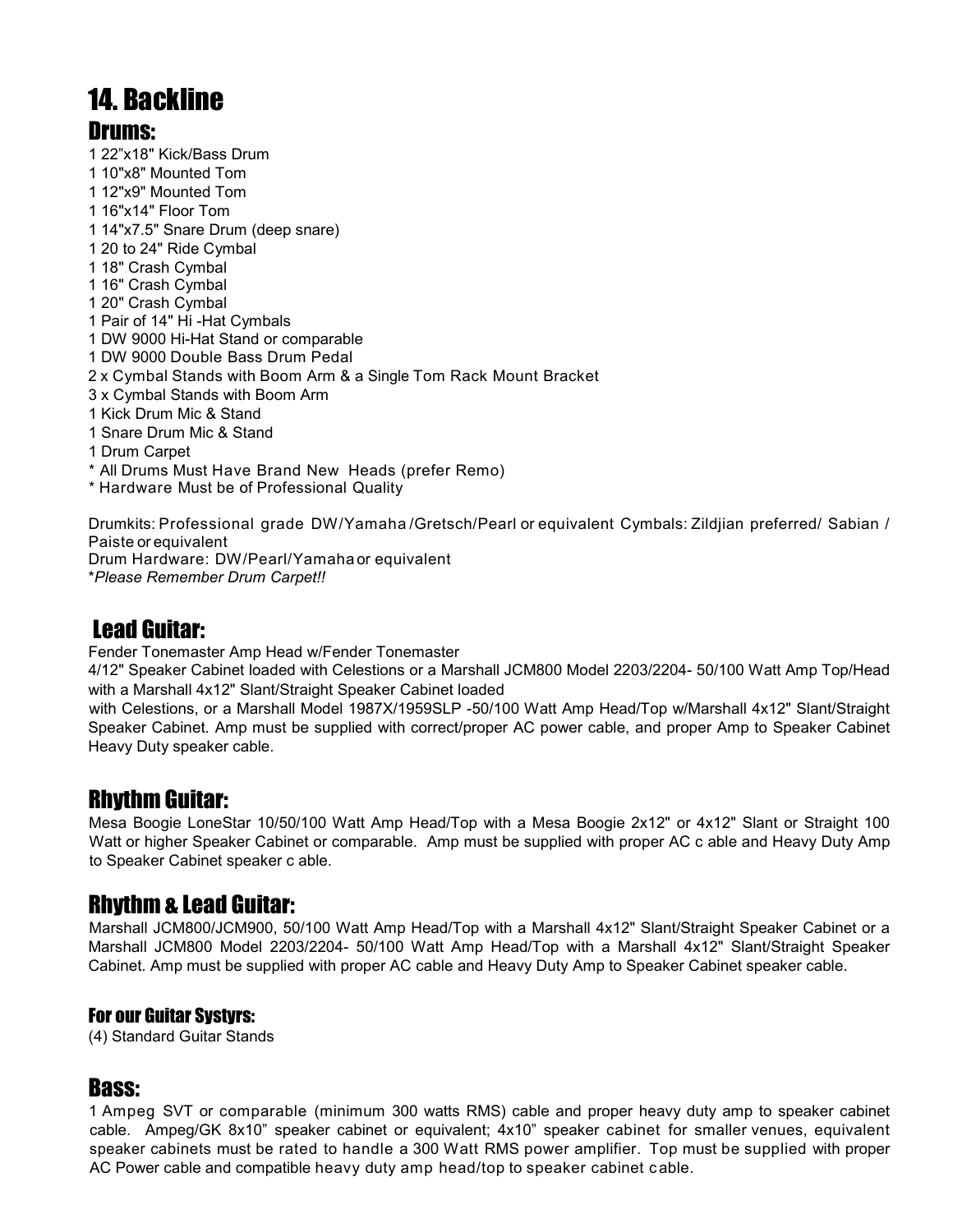#### (1)Standard Guitar Stand

#### Keyboards:

Korg Triton Studio 88 or comparable Hammond XK -2 organ or comparable; Roland KC -550 keyboard am or comparable (amp must be at least 100 watts)

RMS for monitoring.

2 heavy duty keyboard stands & 1 keyboard bench seat

2 standard 1/4" Mono Instrument cables at least 15 feet in length in good working condition.

1 music stand

#### Lead Vocals:

(1) Lightweight Straight Mic Stand; Shure Beta 58 or Equivalent professional microphone; provision for a wireless 'In Ear' monitor receiver if requested.

#### 15. Projector & Screen:

As Systyr Skin-nerd performs a show as "The World's Only All Female Lynyrd Skynyrd Experience", a projector and screen are required to showcase classic and current photos of the band. The quality of the audience experience is substantially enhanced with the use of a projector.

(1) 16' wide x 9' tall projection screen, or larger, with front and rear fabrics.

#### **Recommended Projectors**

(1) 8,000-12,000 Lumens projector, with short-throw and standard-throw lensing.

Lensing and use of front/rear fabrics will depend on specific venue and the associated installation of both projector and screen.

Brands include:

- Barco RLM Series Projector RLM W8 Projector @ 8,000 Lumens
- Epson L1505 Laser Projector @ 12,000 Lumens

#### 16. Hotel Accommodations

Minimum of 3 rooms (non-smoking please); each room with (2) Queen and/or Double Beds in a Name Brand/Reputable Hotel, with a minimum of 3 star rating. Artist's rider accommodates for 2 nights of hotels when required, please discuss this with tour manager. Upon receipt of this form to confirm whether this will be necessary for your show or not. Promoter shall be required to have all rooms checked in and room keys provided to road manager or tour manager upon pickup at airport. In the case where SYSTYR SKIN-NERD provides their own transportation to hotel, allrooms MUSTbe checked in and keys ready for bands arrival time.

#### 17. Hospitality

Systyr Skin-nerd Dressing Room:

- o 1 pot of strong coffee,1 pot of hot water, 8 black tea bags, skim milk, cream, sugar and stevia.
- $\circ$  1 x 24 bottles of Amstel Light, Corona, Michelob Lite or Bud Lite on ice
- o 3 bottles of quality Sauvignon Blanc, Pinot Noir or Pinot Grigio wines
- o 1 x 12 bottle/cans of ice tea
- o 1 x 12 bottle/cans of Diet Coke/Pepsi soda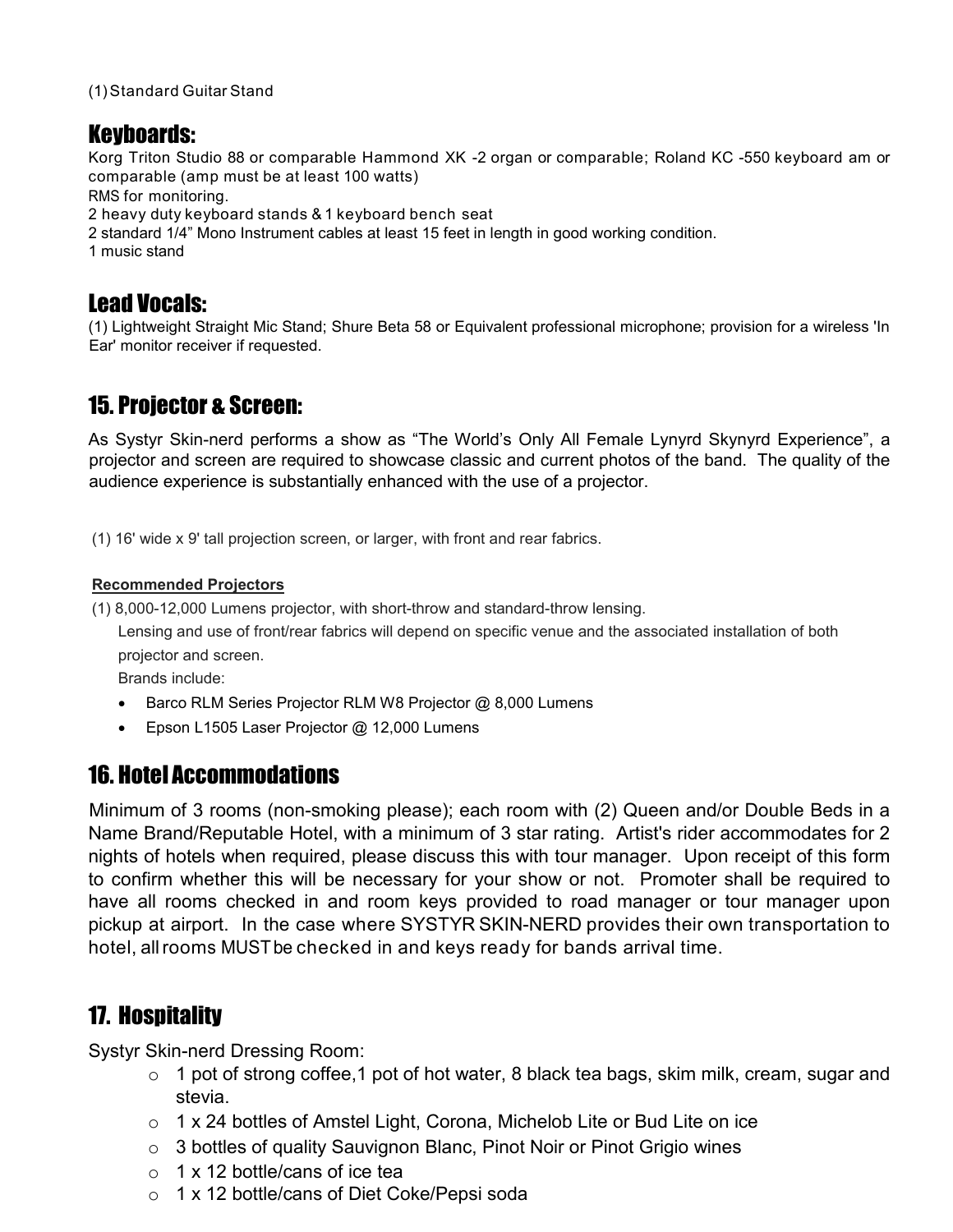- o 1 x 12 bottles/cans of regular Coke soda
- $\circ$  1 x 24 bottles of water
- o Snack tray with assorted fruits, vegetables, crackers/chips and cheese and deli meats; Hersey's or Dove brand Dark Chocolate / bars or individual pieces
- o At least 9/10 clean white hand towels.

\*\*\* All dressing room requirements are to be set for band sound-check arrival time, and restocked to coincide with band arrival time for show. \*\* Lunch and dinner. Systyr Skin-nerd requires (breakfast/lunch) and dinner for 7 people, to be arranged with tour manager at time of advance, or a buyout of \$105.00 dinner, and \$75.00 for lunch, payable in cash, immediately after sound-check to road manager.

#### 18.Sign

DATE:

PLACE:

COMPANY:

ORGANIZER / PROMOTER:

SIGN HERE AND PLACE COMPANY STAMP